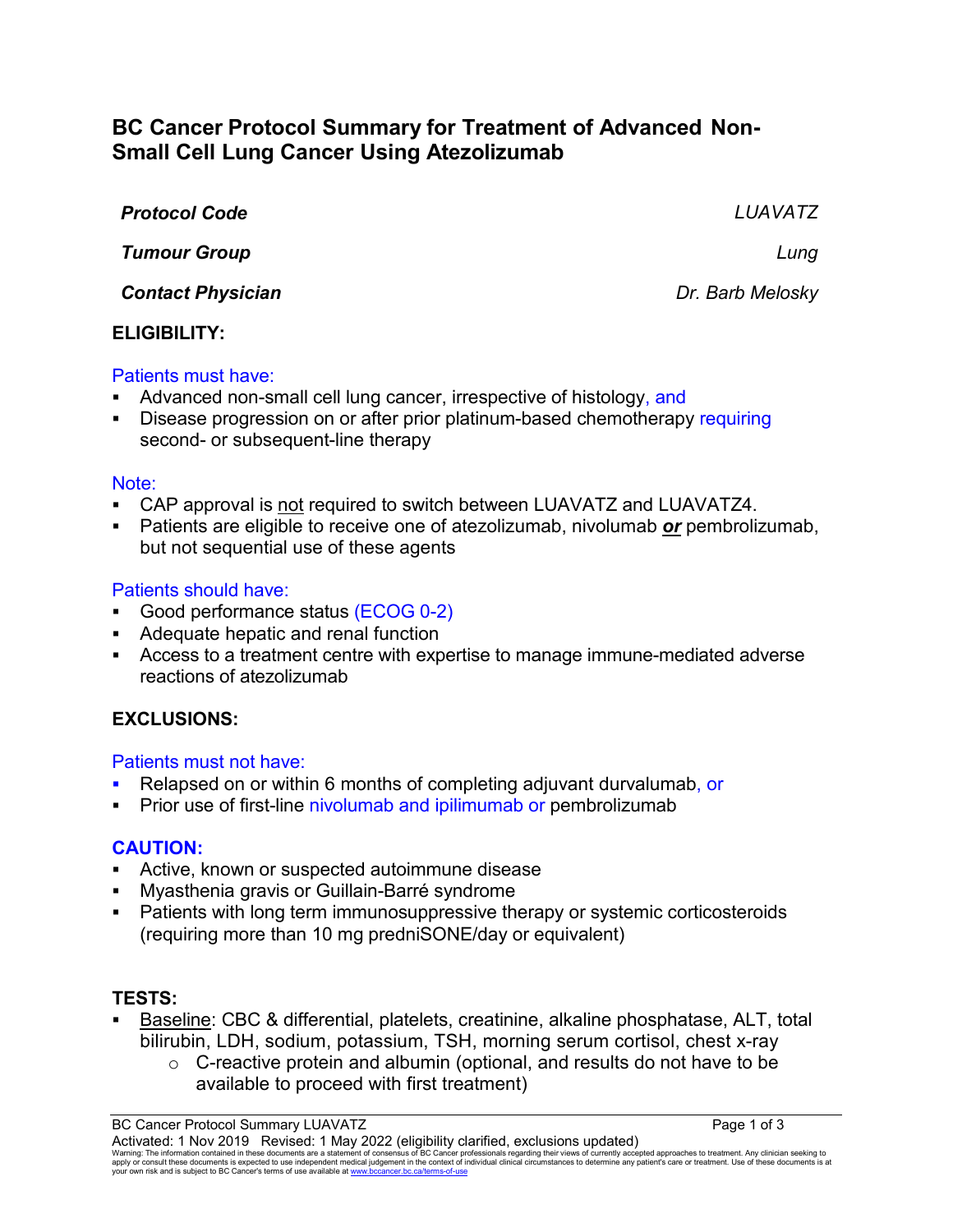- Before each treatment: CBC & differential, platelets, creatinine, alkaline phosphatase, ALT, total bilirubin, LDH, sodium, potassium, calcium, TSH
- If clinically indicated: chest x-ray, morning serum cortisol, lipase, glucose, serum or urine HCG (required for women of child bearing potential if pregnancy suspected), free T3 and free T4, serum ACTH levels, testosterone, estradiol, FSH, LH, ECG
- Weekly telephone nursing assessment for signs and symptoms of side effects while on treatment (optional)

# **PREMEDICATIONS:**

- Antiemetics are not usually required
- Antiemetic protocol for low emetogenicity (see SCNAUSEA)
- If prior infusion reactions to atezolizumab: diphenhydrAMINE 50 mg PO, acetaminophen 325 to 975 mg PO, and hydrocortisone 25 mg IV 30 minutes prior to treatment

# **TREATMENT:**

| Drug         | <b>Dose</b> | <b>BC Cancer Administration Guideline</b> |
|--------------|-------------|-------------------------------------------|
| atezolizumab | $1200$ mg   | IV in 250 mL NS over 1 hour*              |

\* subsequent infusions may be given over 30 minutes if the first infusion is well-tolerated

Repeat **every 3 weeks** until disease progression or unacceptable toxicity

# **DOSE MODIFICATIONS:**

No specific dose modifications. Toxicity managed by treatment delay and other measures (see [SCIMMUNE](http://www.bccancer.bc.ca/chemotherapy-protocols-site/Documents/Supportive%20Care/SCIMMUNE_Protocol.pdf) for management of immune-mediated adverse reactions to checkpoint inhibitor immunotherapy, [http://www.bccancer.bc.ca/chemotherapy](http://www.bccancer.bc.ca/chemotherapy-protocols-site/Documents/Supportive%20Care/SCIMMUNE_Protocol.pdf)[protocols-site/Documents/Supportive%20Care/SCIMMUNE\\_Protocol.pdf\)](http://www.bccancer.bc.ca/chemotherapy-protocols-site/Documents/Supportive%20Care/SCIMMUNE_Protocol.pdf).

# **PRECAUTIONS:**

**1. Serious immune-mediated reactions**: can be severe to fatal and usually occur during the treatment course, but may develop months after discontinuation of therapy. May include enterocolitis, intestinal perforation or hemorrhage, hepatitis, dermatitis, neuropathy, endocrinopathy, pneumonitis, as well as toxicities in other organ systems. Early diagnosis and appropriate management are essential to minimize life-threatening complications (see **SCIMMUNE** for management of immune-mediated adverse reactions to checkpoint inhibitor immunotherapy, [http://www.bccancer.bc.ca/chemotherapy-protocols](http://www.bccancer.bc.ca/chemotherapy-protocols-site/Documents/Supportive%20Care/SCIMMUNE_Protocol.pdf)[site/Documents/Supportive%20Care/SCIMMUNE\\_Protocol.pdf\)](http://www.bccancer.bc.ca/chemotherapy-protocols-site/Documents/Supportive%20Care/SCIMMUNE_Protocol.pdf).